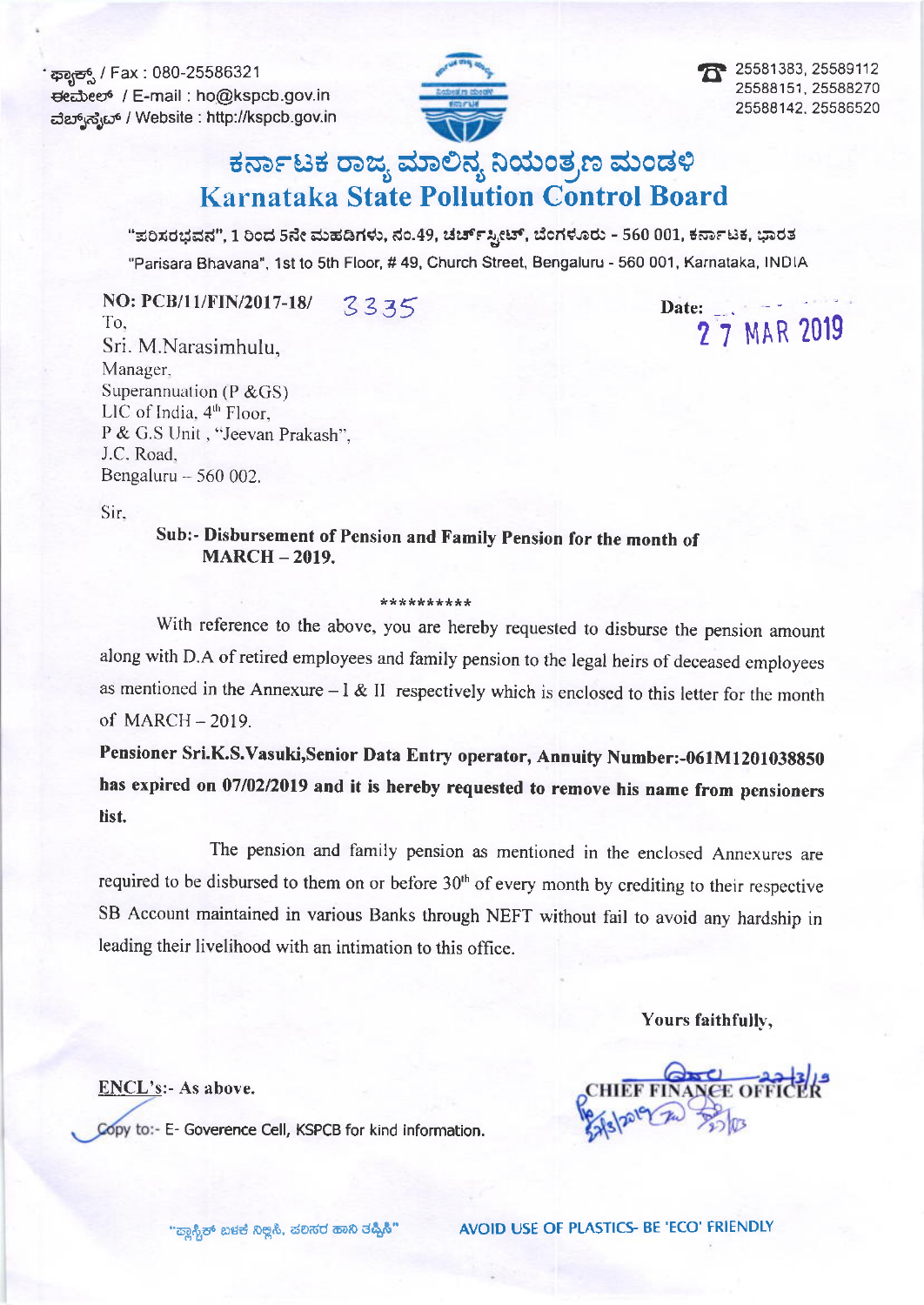## MAR.I9-P

### ANNEXURE -1

Statement showing the details of monthly pension to be disbursed to the following retired employees of K S.P C.B for the month of MARCH- 2019

| SI.No           | Names (Sri/Smt)        | <b>Annuity Number</b> | Pension (Rs.) |
|-----------------|------------------------|-----------------------|---------------|
| $\mathbf{1}$    | Sampangi Ramaiah. C.N. | 30-1170               | 20098         |
| $\overline{2}$  | Sree Rangamma          | 501M0530005886        | 26241         |
| $\overline{3}$  | Ramaiah B.             | 501M1007008601        | 46700         |
| $\overline{4}$  | Sreeramalu. N          | 061M0701013225        | 15690         |
| 5               | Shankaramma. M         | 501M0201012086        | 11468         |
| 6               | Bharath Bhushan K.     | 501M1231011694        | 23205         |
| 7               | Ramakrishna. S         | 061M0121017562        | 45583         |
| 8               | Shambhavi Kamath       | 061M0101018514        | 20499         |
| 9               | Bheem Naik T.          | 061M0101018552        | 22164         |
| 10              | Rajeshwari B.N.        | 061M0601020930        | 17242         |
| 11              | Muralidhara            | 061M0301020672        | 14042         |
| 12              | Narasimhaiah N.        | 061M0601020738        | 25764         |
| 13              | Kullegowda D.          | 061M0701020892        | 16806         |
| 14              | Shamanna J.            | 061M0901021242        | 14623         |
| $\overline{15}$ | Althaf Hussain C.      | 061M1101021698        | 18089         |
| 16              | Shyamsundar R.         | 061M1101022207        | 44470         |
| 17              | Shivakumar Nagur       | 061M0401023678        | 16416         |
| 18              | Vasantha C.            | 061M0501023227        | 23097         |
| 19              | Ramegowda S.K.         | 061M0701024112        | 22140         |
| 20              | Krishna                | 061M0701024113        | 16509         |
| 21              | Shivakumar S.R.        | 061M0401024637        | 9064          |
| 22              | Eshappa                | 061M1201025433        | 17550         |
| $\overline{23}$ | Siddaraju H.           | 061M0701024114        | 22140         |
| 24              | Jayapraksh M.N.        | 061M0603030610        | 44992         |
| 25              | Ningarajappa N.        | 061M0601027289        | 15193         |
| 26              | Simha M.D.N.           | 061M0601027370        | 46997         |
| 27              | Venkatasubbarao M.S.   | 061M0801028311        | 19823         |
| 28              | Sujatha N.R.           | 061M0301030193        | 18413         |
| 29              | Narayanaswamy C.       | 061M0603030611        | 19304         |
| 30              | Bhagyavan J.           | 061M0609030713        | 9899          |
| $\overline{31}$ | Basavaraju Urs V.      | 061M0617030831        | 19115         |
| 32              | Panchaiah Nandikol     | 061M0901032087        | 23097         |
| 33              | K.S Subbalakshmi       | 061M1222033169        | 19438         |
| 34              | Vijaylakshmi G.        | 061M0518034247        | 19282         |
| 35              | Pamila G.              | 061M0601035674        | 14486         |
| 36              | Shabbir Hussain        | 061M0701036054        | 16562         |
| 37              | Shivrudraswamy P.      | 061M0701036024        | 26574         |
| 38              | T.R.Basavarajappa      | 061M0701035818        | 17076         |
| 39              | Prakash S.             | 061M0701036057        | 20645         |
| 40              | Madachar               | 061M0701036052        | 10881         |
| 41              | Venkatesh A.T          | 061M1001037690        | 19111         |

Page 1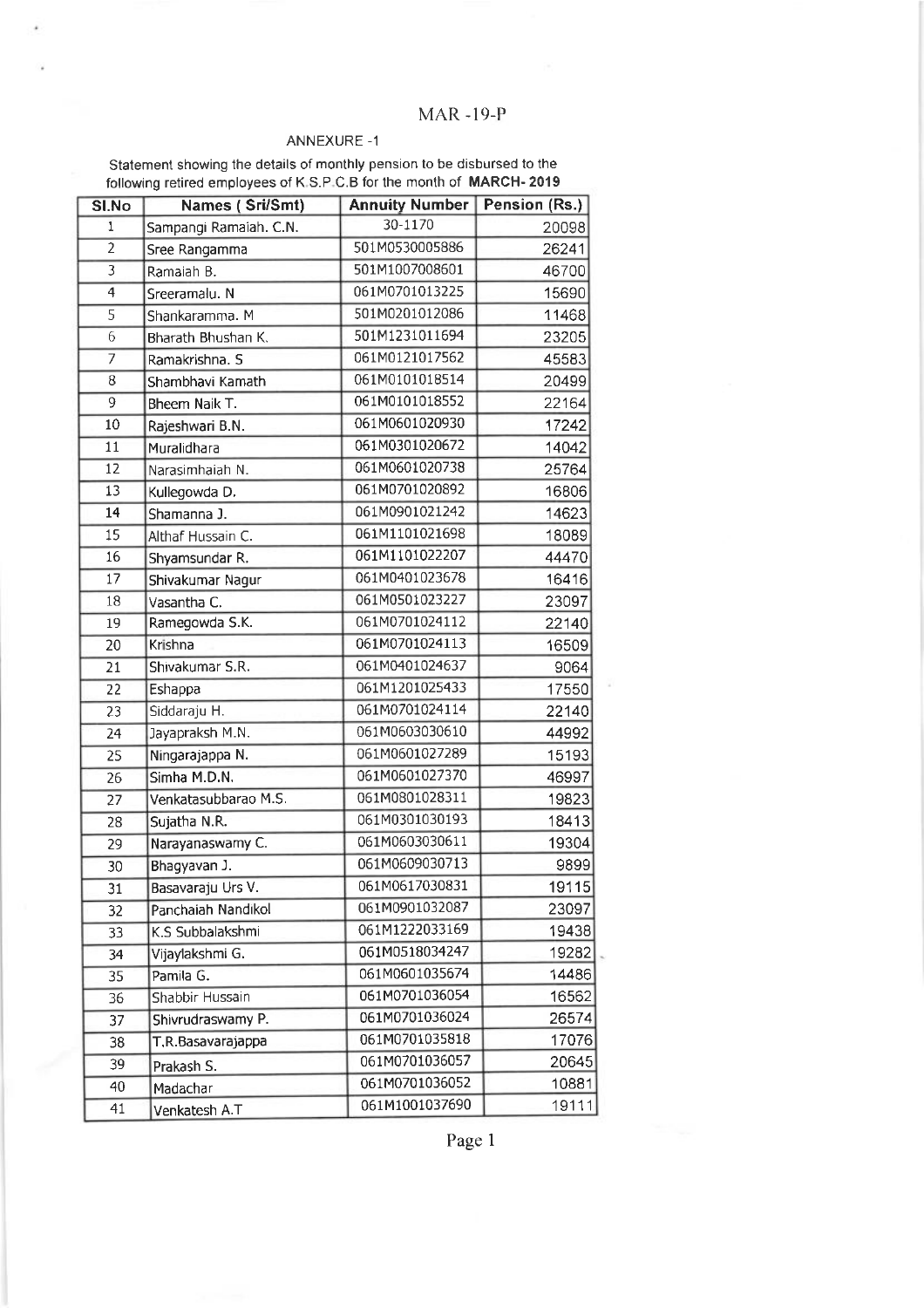| 42              | C.Pushpa               | 061M1101038791 | 20311   |
|-----------------|------------------------|----------------|---------|
| 43              | M.S.Muralidhara        | 061M0101039277 | 18026   |
| 44              | Siddashetty            | 061M0201039434 | 13146   |
| $\overline{45}$ | Mallappa               | 061M0301039875 | 17843   |
| 46              | A.V. Nagaraj Shetty    | 061M0501040461 | 25885   |
| 47              | R.Shekar               | 061M0501040459 | 13600   |
| 48              | R.N.Wadekar            | 061M1001042768 | 11607   |
| 49              | Manjunagaraju          | 061M1001042783 | 19670   |
| 50              | S.Y.Sampath Kumar      | 061M0801041464 | 21761   |
| $\overline{51}$ | <b>B.H.Venkatesh</b>   | 061M0801041465 | 20231   |
| 52              | <b>Gulab Singh</b>     | 061M0901042748 | 19598   |
| 53              | H.R.Mohan kumar        | 061M0901042703 | 18817   |
| $\overline{54}$ | L.Narayana Swamy       | 061M0901042705 | 30617   |
| 55              | R.Raghupathi           | 061M0901042704 | 13355   |
| $\overline{56}$ | Muniyamma              | 061M1201043982 | 8234    |
| $\overline{57}$ | T.R.Rangamma           | 061M1201044284 | 13357   |
| 58              | C.Channaiah            | 061M1201044506 | 26781   |
| 59              | M.R.Rachappana Mata    | 061M0301046257 | 17420   |
| 60              | S.Nanda Kumar          | 061M0201045339 | 46997   |
| 61              | Venkataswamy           | 061M0501040463 | 12729   |
| $\overline{62}$ | R.Narayana Rao         | 061M0701047821 | 13893   |
| 63              | S.Balakrishna          | 061M0701047824 | 22814   |
| 64              | M.P. Thasildhar        | 061M0701047826 | 20706   |
| 65              | V.Ananda               | 061M0701047827 | 23581   |
| 66              | C.Jaya Kumar           | 061M1201049877 | 18909   |
| 67              | Shivagiriyaiah         | 061M0101050270 | 18169   |
| 68              | G.Chandrashekar        | 061M0101050269 | 25972   |
| 69              | C.O. Ahmed Pasha       | 061M0701052394 | 21530   |
| 70              | T.Manjulakshi          | 501200000076   | 23784   |
| $\overline{71}$ | G.Srinivasa Murthy     | 501200000074   | 18097   |
| 72              | <b>B.G.Jekinakatti</b> | 501200000075   | 16319   |
| 73              | S.Sudha                | 501200000113   | 19998   |
| 74              | Hanumanthappa          | 501200000201   | 17217   |
| 75              | P.M.Shiddanagoudar     | 501200000276   | 23417   |
| 76              | R. Thipperangappa      | 501200000274   | 15517   |
| 77              | N.Lakshman             | 501200000642   | 29671   |
| 78              | K.M.Lingaraju          | 501200000671   | 34188   |
| 79              | C.M.Satheesh           | 501200000670   | 35068   |
| 80              | ShanthaKumari.R        |                | 28202   |
| 81              | Sarathy.P              |                | 21166   |
| 82              | N.Venugopal Murthy     | 501200000882   | 24945   |
|                 |                        | <b>TOTAL</b>   | 1753636 |
|                 |                        |                |         |

MAR -I9-P

Chief Finance Officer Karnataka State Pollution Control Board

Page 2

 $\frac{1}{\sqrt{2}}$